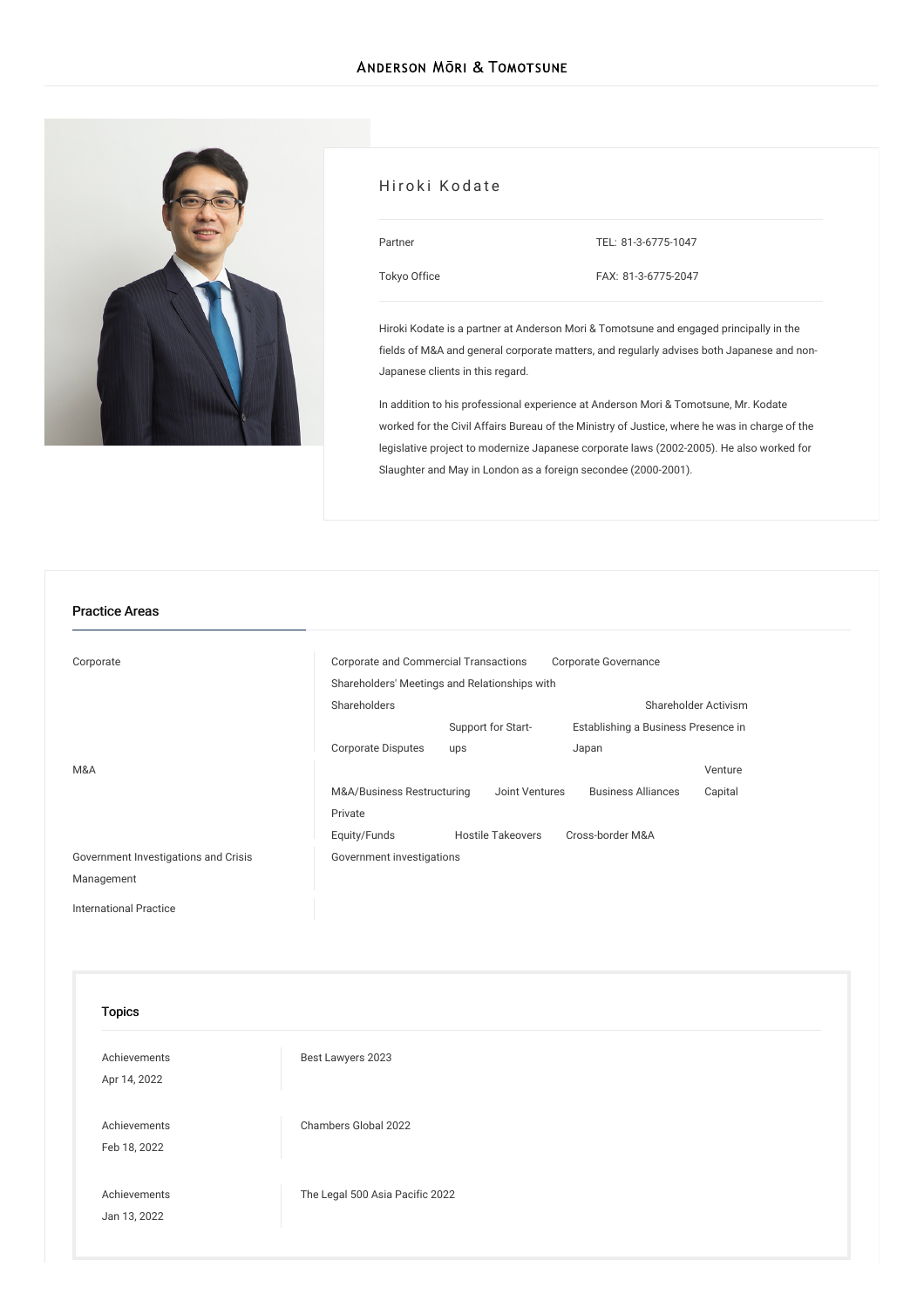Corporate Transaction Group

# Background

| 1994                | The University of Tokyo (LL.B.)                                                                                                 |  |
|---------------------|---------------------------------------------------------------------------------------------------------------------------------|--|
| 1994 - 1996         | The Legal Training and Research Institute of the Supreme Court of Japan                                                         |  |
| 2000                | Harvard Law School (LL.M.)                                                                                                      |  |
| 2002 - 2005         | Worked for the Civil Affairs Bureau of the Ministry of Justice                                                                  |  |
| Aug 2005 - Mar 2006 | Member, the Working Group, the Study Council for Promoting Translation of Japanese Laws and Regulations into Foreign Languages, |  |
|                     | the Cabinet Secretariat                                                                                                         |  |

# Publications

| UK Legislation on Public Takeover and Scheme of Arrangement: Implication on Share Consideration Acquisition of UK Company by | <b>Jul 2021</b> |
|------------------------------------------------------------------------------------------------------------------------------|-----------------|
| The Financial and Business Law Precedents (July, 2021)<br>Japanese Company (Part II)                                         |                 |
| UK Legislation on Public Takeover and Scheme of Arrangement: Implication on Share Consideration Acquisition of UK Company by | Jun 2021        |
| Japanese Company (Part I)<br>The Financial and Business Law Precedents (Jun 2021)                                            |                 |
| The Mergers & Acquisitions Review, Twelfth Edition (Japan Chapter)<br>The Mergers & Acquisitions Review, Twelfth Edition     | Oct 2018        |
| The Mergers & Acquisitions Review, Eleventh Edition (Japan Chapter)<br>The Mergers & Acquisitions Review, Eleventh Edition   | Nov 2017        |
| The Mergers & Acquisitions Review, Tenth Edition (Japan Chapter)<br>The Mergers & Acquisitions Review, Tenth Edition         | Nov 2016        |
| The Mergers & Acquisitions Review, Ninth Edition<br>Japan Chapter                                                            | Nov 2015        |
| NYSE: Corporate Governance Guide                                                                                             | Jan 2015        |
| The Mergers & Acquisitions Review, Eighth Edition<br>The Mergers & Acquisitions Review, Eighth Edition (Japan Chapter)       | Sep 2014        |
| Analysis of Reverse Termination Fee<br>Kinyu Shoji Hanrei                                                                    | Aug 2014        |
| European Lawyer Reference "Corporate Governance" (first edition 2013) (Japan Chapter)                                        | Oct 2013        |
| The Mergers & Acquisitions Review, Seventh Edition (Japan Chapter)<br>The Mergers & Acquisitions Review, Seventh Edition     | Aug 2013        |
| Japan Chapter<br>The Mergers & Acquisitions Review, Sixth Edition                                                            | Nov 2012        |
| Japan Chapter<br>The Mergers & Acquisitions Review, Fifth Edition                                                            | Nov 2011        |
| The Mergers & Acquisitions Review (Fourth Edition) (Japan Chapter)<br>The Mergers & Acquisitions Review (Fourth Edition)     | Oct 2010        |
| Case review for "Rakuten v. TBS (provisional injunction)"<br>Analysis and Expansion of M&A Judicial Precedents, Keizai Horei | Jun 2010        |
| The Mergers & Acquisitions Review (Third Edition) (Japan Chapter) The Mergers & Acquisitions Review (Third Edition)          | Nov 2009        |
| The Mergers & Acquisitions Review (Japan Chapter)<br>The Mergers & Acquisitions Review (Second Edition)                      | Oct 2008        |
| Reform provides new approach to mergers<br>The IFLR Guide to Japan 2006                                                      | Dec 2005        |
| IFLR The 2005 Guide to Corporate Governance (Japan Chapter)                                                                  | Oct 2005        |
| New Corporation Law and Financial Transactions<br>Economic Legal Research Institute                                          | Sep 2005        |
| Guide to Japan's New Corporation Law: An analysis of the new corporate system based upon a review of the new provisions      | Aug 2005        |
| The New Japanese Corporation Act in Relation to M&A<br>The asialaw Japan Review                                              | <b>Jul 2005</b> |
|                                                                                                                              |                 |

#### Lectures

| How to prepare for the next Shareholders Meeting after the Bull-Dog Sauce Supreme Court Case                             |              |  |
|--------------------------------------------------------------------------------------------------------------------------|--------------|--|
| New Corporation Law and Its Practice - Deregulation of Consideration for Merger<br>Anderson Mori & Tomotsune: Chinese    | Jan 24, 2016 |  |
| Economic Laws and Corporation Law Legislation Project                                                                    |              |  |
| Kyoto University Graduate School of Law, 21st Century COE Program, COE Seminar<br>New Corporation Law<br>Jan 6 - 7, 2006 |              |  |
| The Modernization of Corporation Law in Relation to M&A<br>ALB In-house Legal Summit Tokyo 2005<br>Jun 16, 2005          |              |  |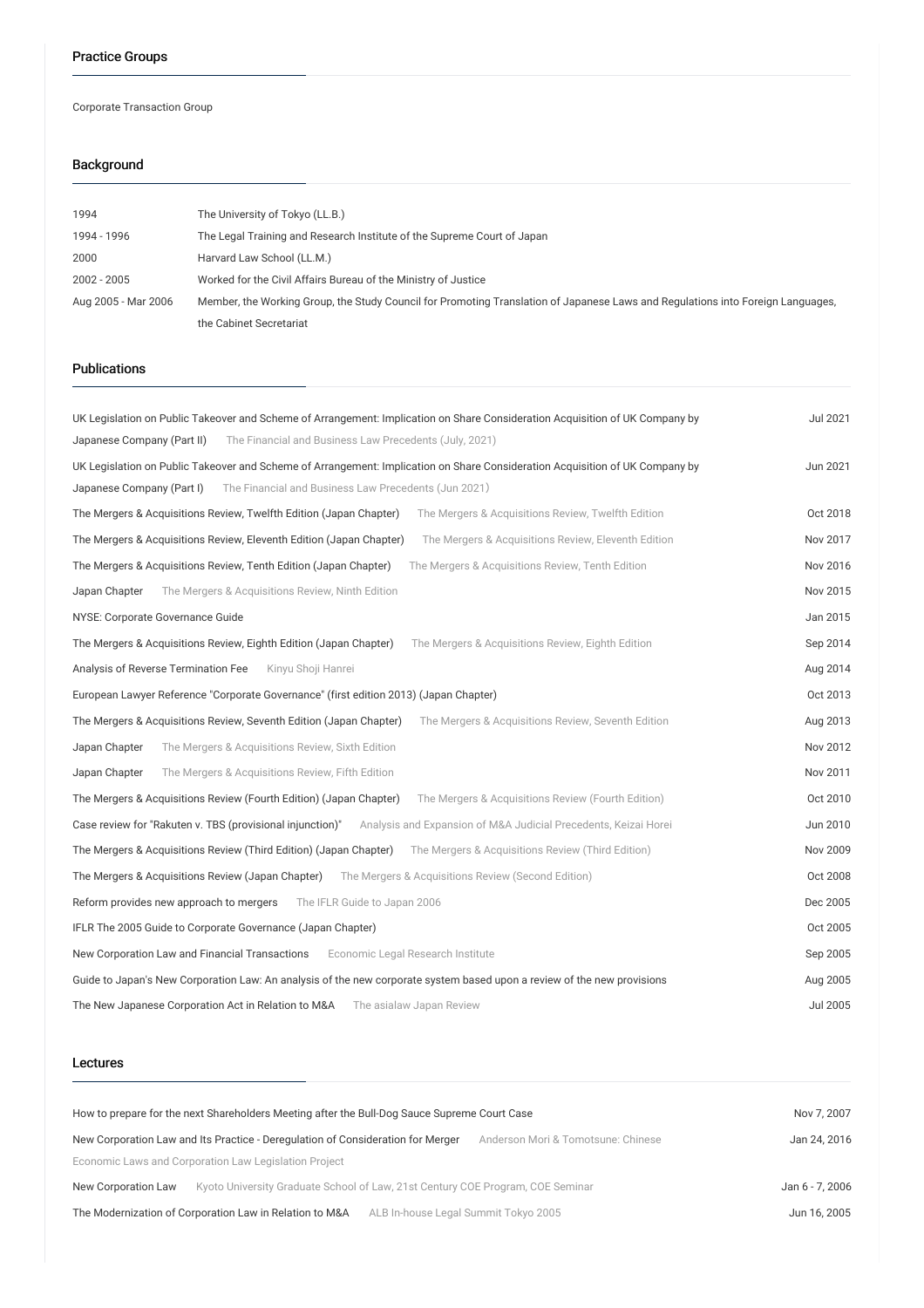## Achievements

| Apr 14, 2022 | Best Lawyers 2023                                   |  |  |
|--------------|-----------------------------------------------------|--|--|
| Feb 18, 2022 | Chambers Global 2022                                |  |  |
| Jan 13, 2022 | The Legal 500 Asia Pacific 2022                     |  |  |
| Dec 16, 2021 | Chambers Asia-Pacific 2022                          |  |  |
| Oct 9, 2021  | Who's Who Legal: Japan 2021                         |  |  |
| Sep 17, 2021 | <b>Asialaw Profiles 2022</b>                        |  |  |
| Sep 13, 2021 | IFLR1000 31th edition (IFLR1000 2022)               |  |  |
| Apr 15, 2021 | Best Lawyers 2022                                   |  |  |
| Feb 19, 2021 | <b>Chambers Global 2021</b>                         |  |  |
| Jan 13, 2021 | The Legal 500 Asia Pacific 2021                     |  |  |
| Dec 15, 2020 | <b>Chambers Asia-Pacific 2021</b>                   |  |  |
| Oct 1, 2020  | IFLR1000 30th edition (IFLR1000 2021)               |  |  |
| Sep 17, 2020 | <b>Asialaw Profiles 2021</b>                        |  |  |
| Sep 1, 2020  | Who's Who Legal: Japan 2020                         |  |  |
| Apr 9, 2020  | Best Lawyers 2021                                   |  |  |
| Feb 14, 2020 | Chambers Global 2020                                |  |  |
| Jan 20, 2020 | The Legal 500 Asia Pacific 2020                     |  |  |
| Dec 6, 2019  | Chambers Asia-Pacific 2020                          |  |  |
| Nov 29, 2019 | Who's Who Legal: Japan 2019                         |  |  |
| Sep 30, 2019 | IFLR1000 Financial and Corporate 2020               |  |  |
| Sep 19, 2019 | <b>Asialaw Profiles 2020</b>                        |  |  |
| Apr 4, 2019  | Best Lawyers 2020                                   |  |  |
| Feb 14, 2019 | Chambers Global 2019                                |  |  |
| Jan 17, 2019 | The Legal 500 Asia Pacific 2019                     |  |  |
| Nov 30, 2018 | Chambers Asia 2019                                  |  |  |
| Nov 12, 2018 | IFLR1000 Financial and Corporate 2019               |  |  |
| Nov 9, 2018  | <b>Asialaw Profiles 2019</b>                        |  |  |
| Nov 7, 2018  | Who's Who Legal: Japan 2018                         |  |  |
| Jul 18, 2018 | Who's Who Legal: Thought Leaders - Competition 2019 |  |  |
| May 14, 2018 | Asialaw Leading Lawyers 2018                        |  |  |
| Feb 16, 2018 | Chambers Global 2018                                |  |  |
| Dec 7, 2017  | Chambers Asia 2018                                  |  |  |
| Nov 13, 2017 | Asialaw Profiles 2018                               |  |  |
| Nov 2, 2017  | Who's Who Legal: Japan 2017                         |  |  |
| Aug 2, 2017  | Asialaw Leading Lawyers 2017                        |  |  |
| Mar 17, 2017 | Chambers Global 2017                                |  |  |
| Jan 13, 2017 | Chambers Asia 2017                                  |  |  |
| Nov 2, 2016  | Who's Who Legal: Japan 2016                         |  |  |
| Mar 18, 2016 | Chambers Global 2016                                |  |  |
| Feb 9, 2016  | Chambers Asia 2016                                  |  |  |
| Sep 1, 2015  | Who's Who Legal: Japan 2015                         |  |  |
| Mar 13, 2015 | Chambers Global 2015                                |  |  |
| Feb 13, 2015 | Chambers Asia 2015                                  |  |  |
| Oct 30, 2014 | Who's Who Legal: Japan 2014                         |  |  |
| Jul 17, 2012 | Best Lawyers 2012                                   |  |  |
| Sep 14, 2010 | Best Lawyers 2010                                   |  |  |

## Professional Admissions

Japan (1996) New York (2001)